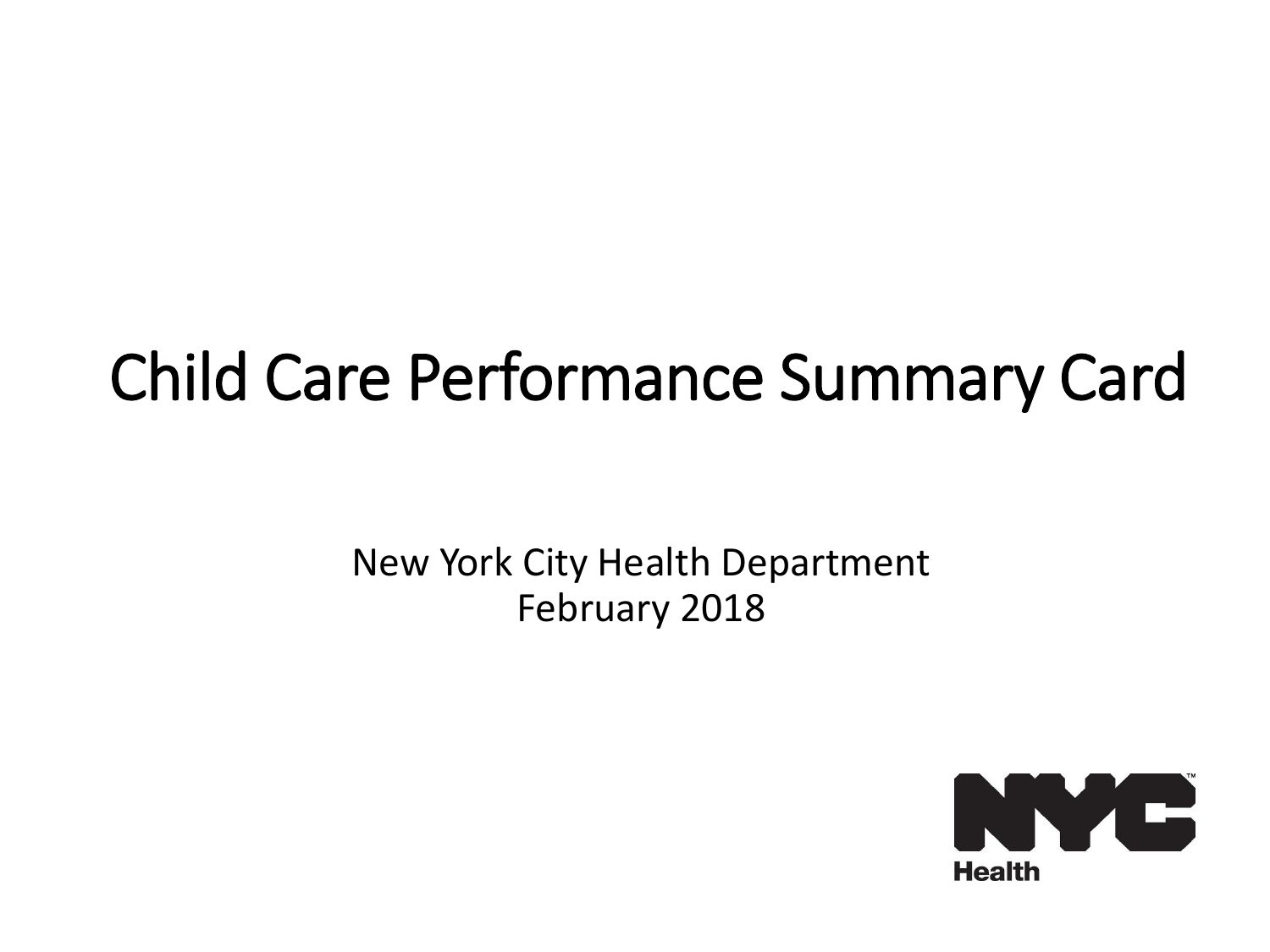# Introduction

- The child care performance summary card is required by New York State law.
- Beginning February 1, 2018, group child care programs must post a child care performance summary card issued by the New York City Health Department.
- The Health Department mailed the performance summary cards to all group child care programs at the end of January.
- Every group child care program should have received a summary card.

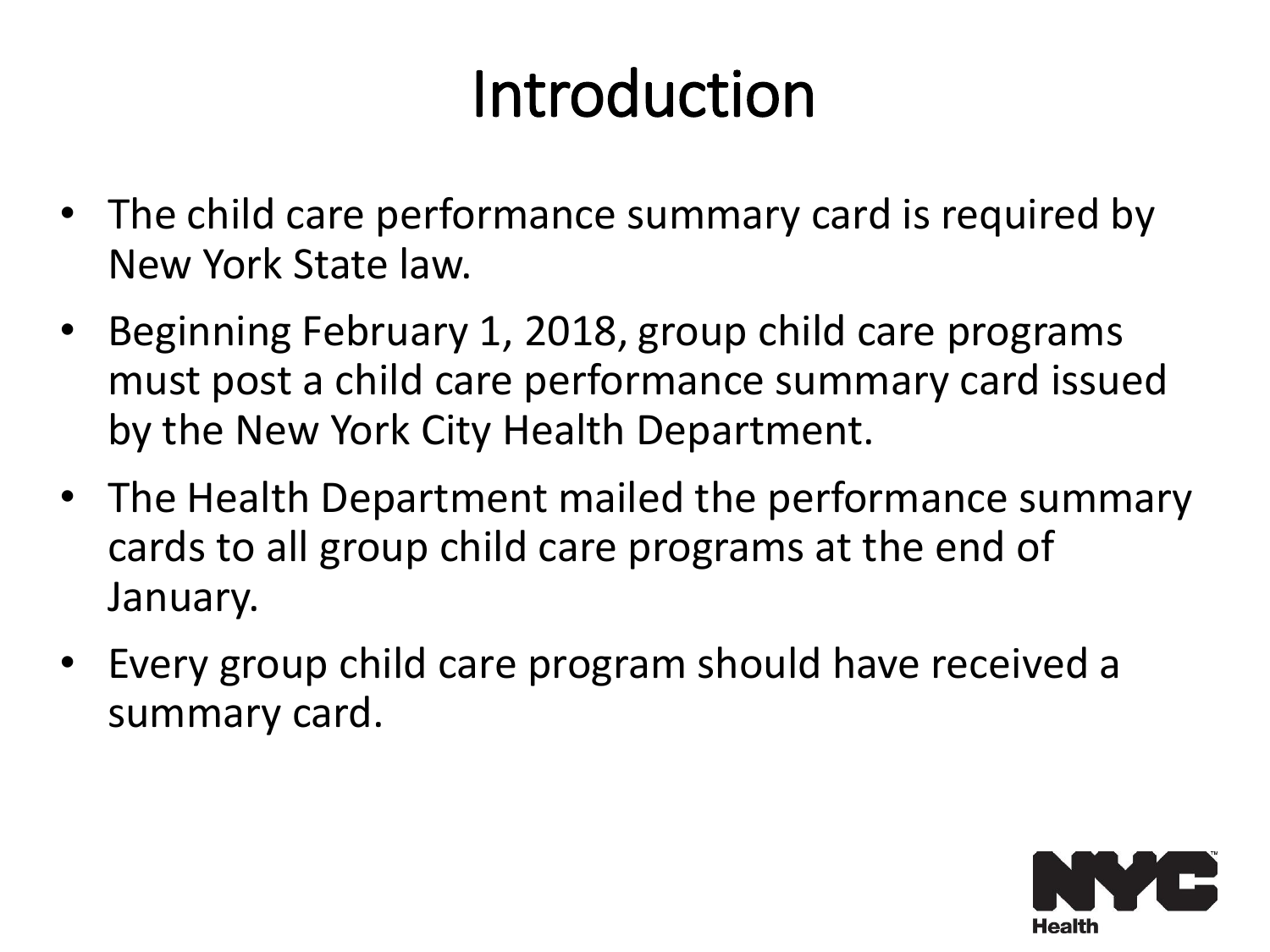## 2018 Performance Summary Card

- The 2018 performance summary card shows:
	- Years in operation at this location
	- Children allowed in care (permitted capacity)
	- Number of teachers employed at the time of inspection
	- Number of suspensions in the last three years
- The card will not include violation information until 2019
	- Allows programs to prepare for successful inspections in 2018



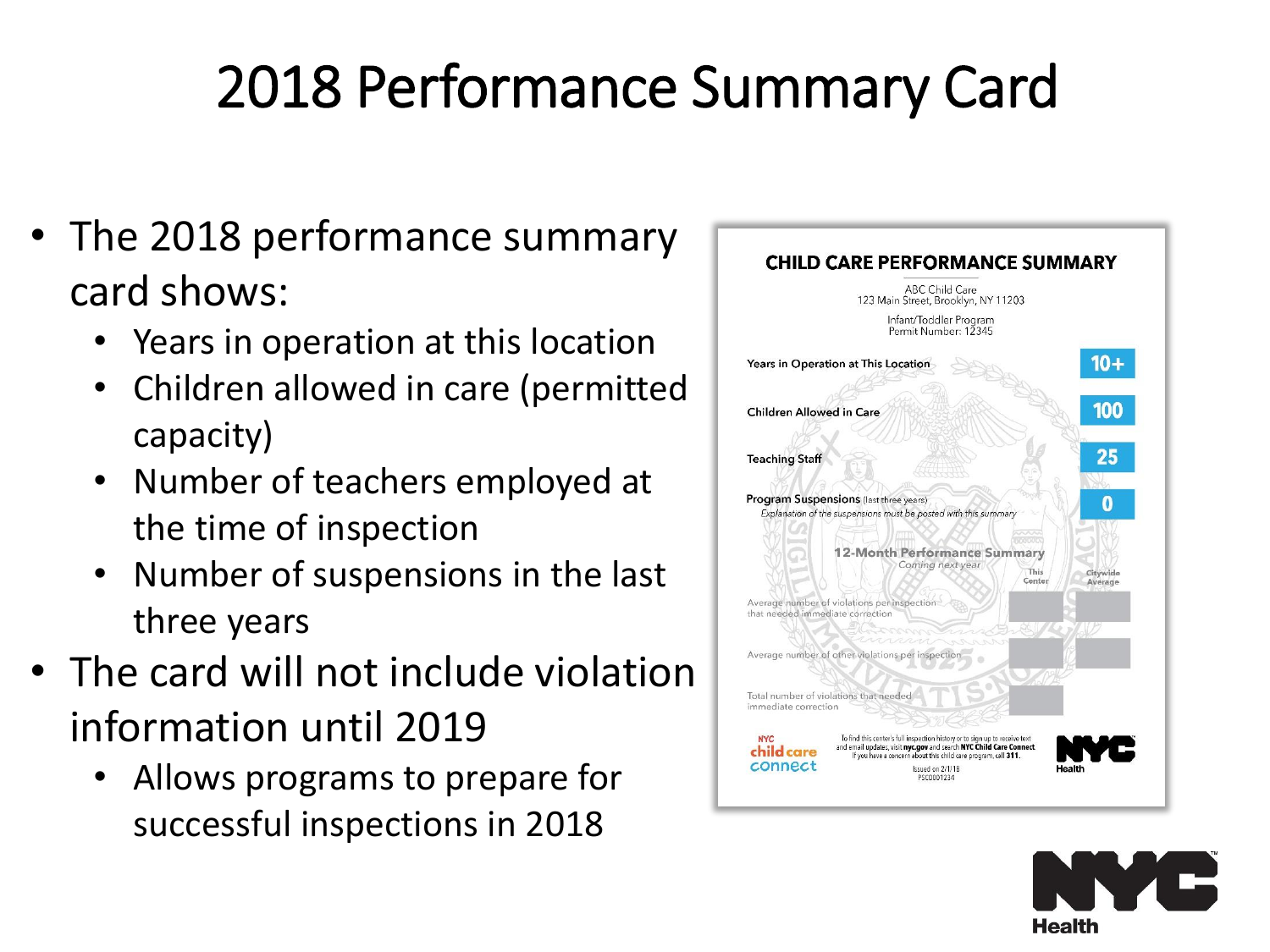# More Card Information



#### Look here for:

- Guidance on finding your program's inspection history
- Instructions on how to sign up for Child Care Connect email updates
- The date on which the performance summary card was issued
- Your program's unique performance summary card ID number

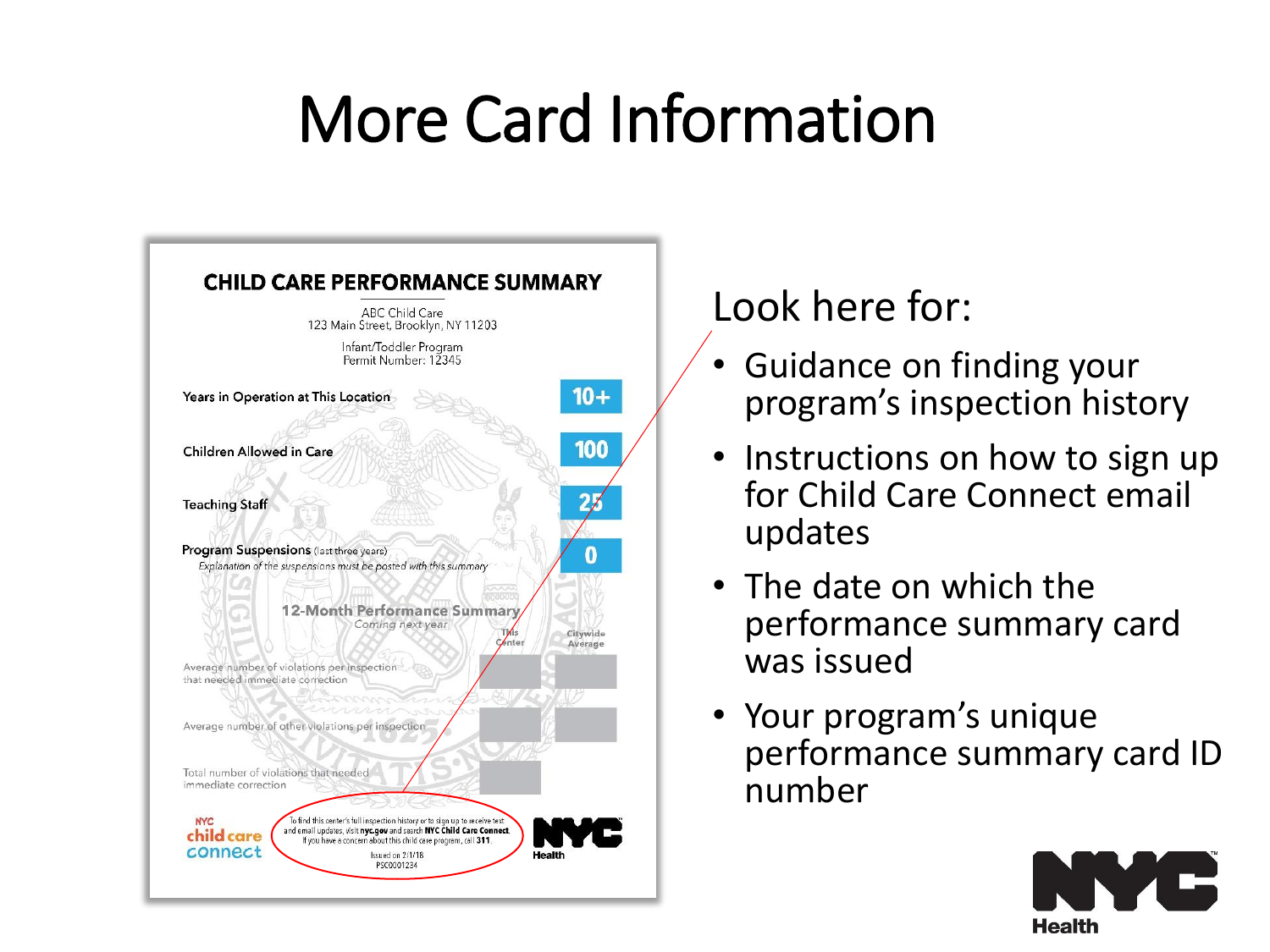#### 2019 Performance Summary Card

- Starting in 2019, the performance summary card will include violation information from the previous year.
	- Average number of the most serious violations compared to citywide average
	- Average number of other violations compared to citywide average
	- Actual number of the most serious violations found during inspections



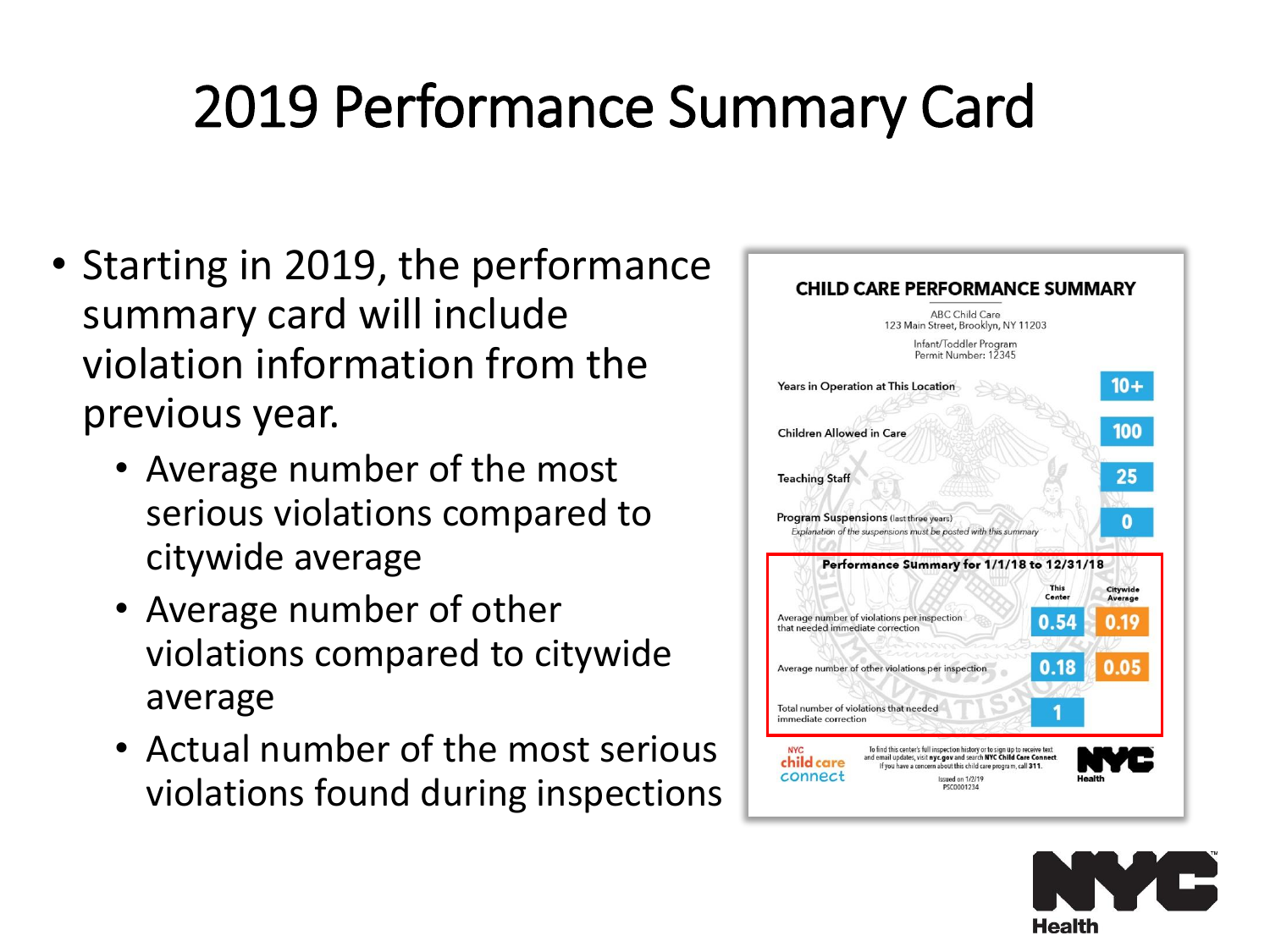## Violation Comparison



- Violation data provide information about program performance.
- In this example, the average number of the most serious violations is .54 – higher than the citywide average of .19.
- This means that this program is not performing as well as programs citywide.

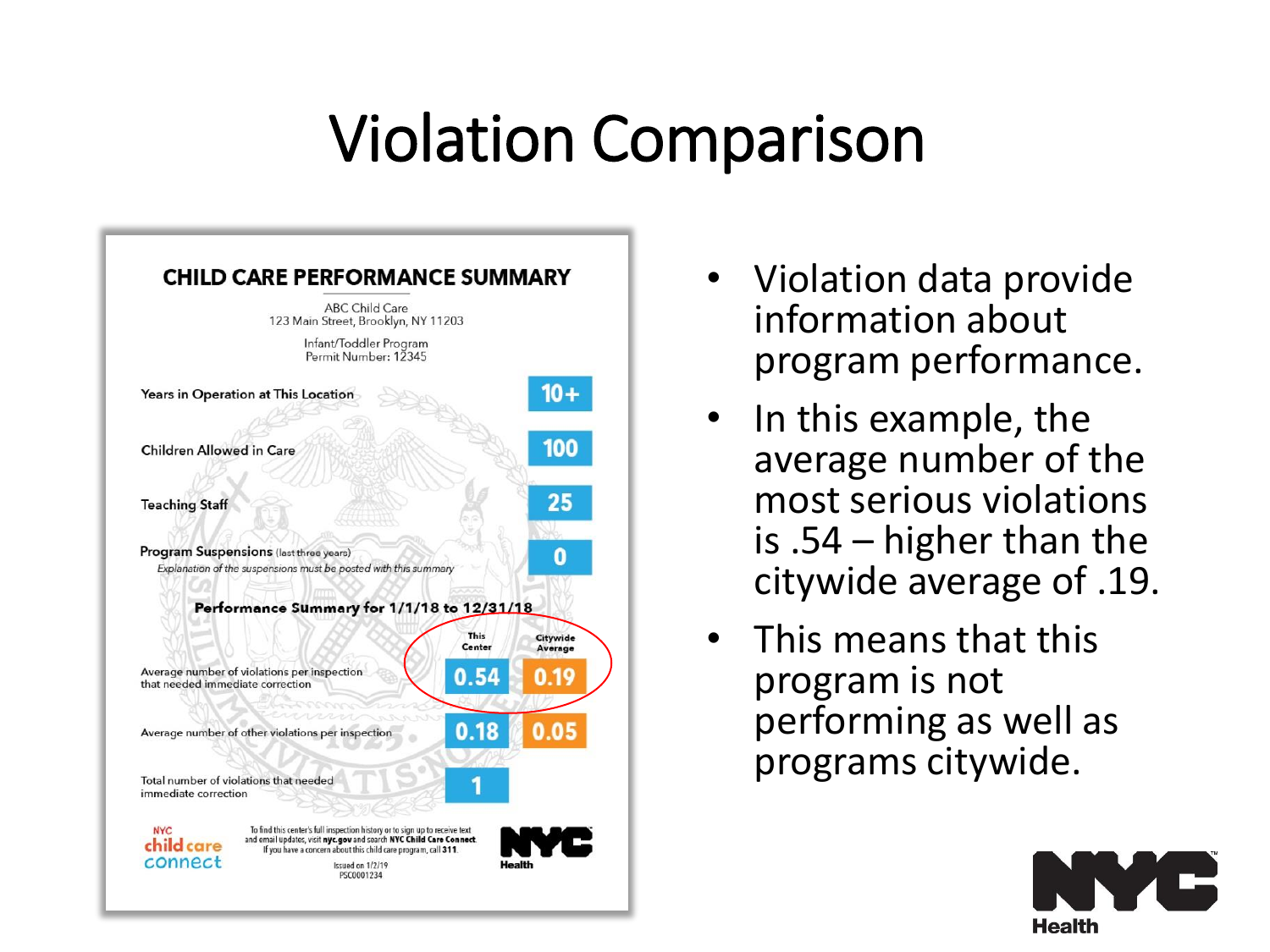# 2019 Card Details

The violation information on the card:

- Will be based on *post-adjudication* data
	- Programs have the opportunity to be heard at the Office of Administrative Trials and Hearings (OATH) for any violation issued by the Health Department.
	- Only violations upheld by the OATH hearing officer – *post-adjudication violations* – will be included in the card.
- Will be based on initial inspection data
	- All programs receive at least two initial inspections each year – one from a health inspector and another from an Early Childhood Educational Consultant.



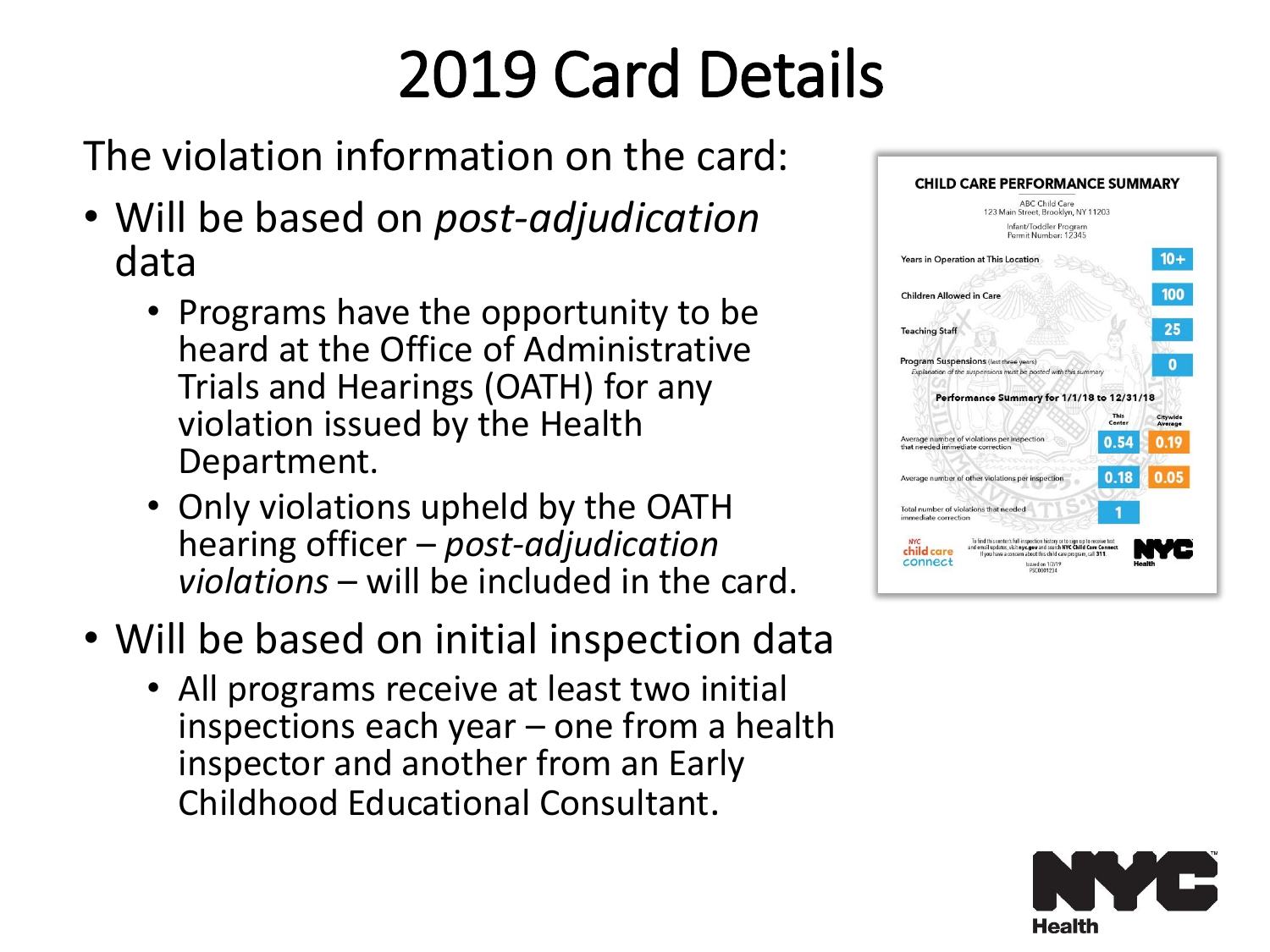# Performance Summary Card Comparison





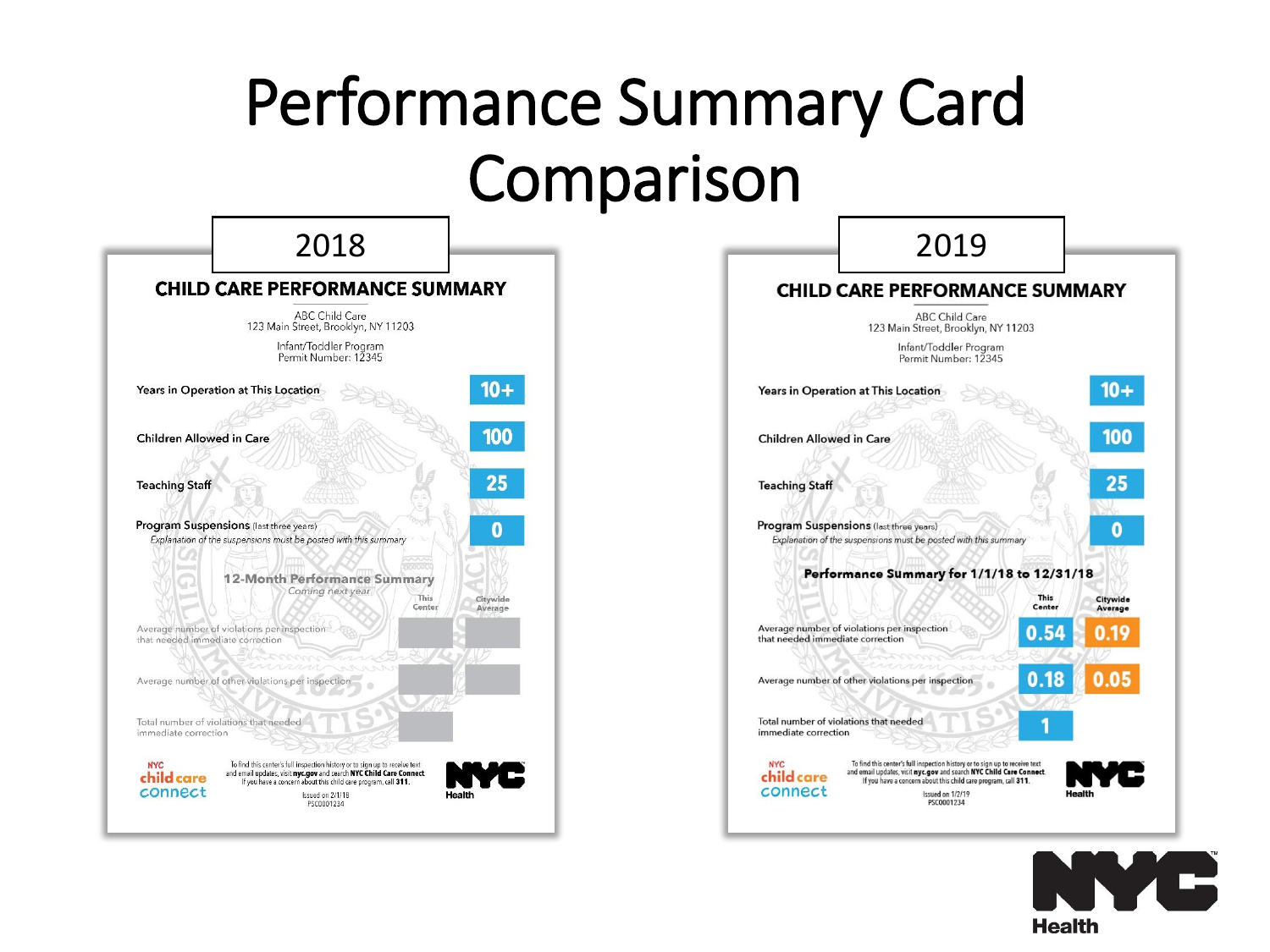# Card Placement

- The performance summary card must be posted at the entrance to the child care program:
	- Within 2 feet of the front door or other main entrance
	- At a height of 4 to 6 feet
- It must be clearly visible to those standing outside the program.
- The performance summary card must remain posted until the Health Department provides a new card.
- The original card must be posted. Do not post a copy.

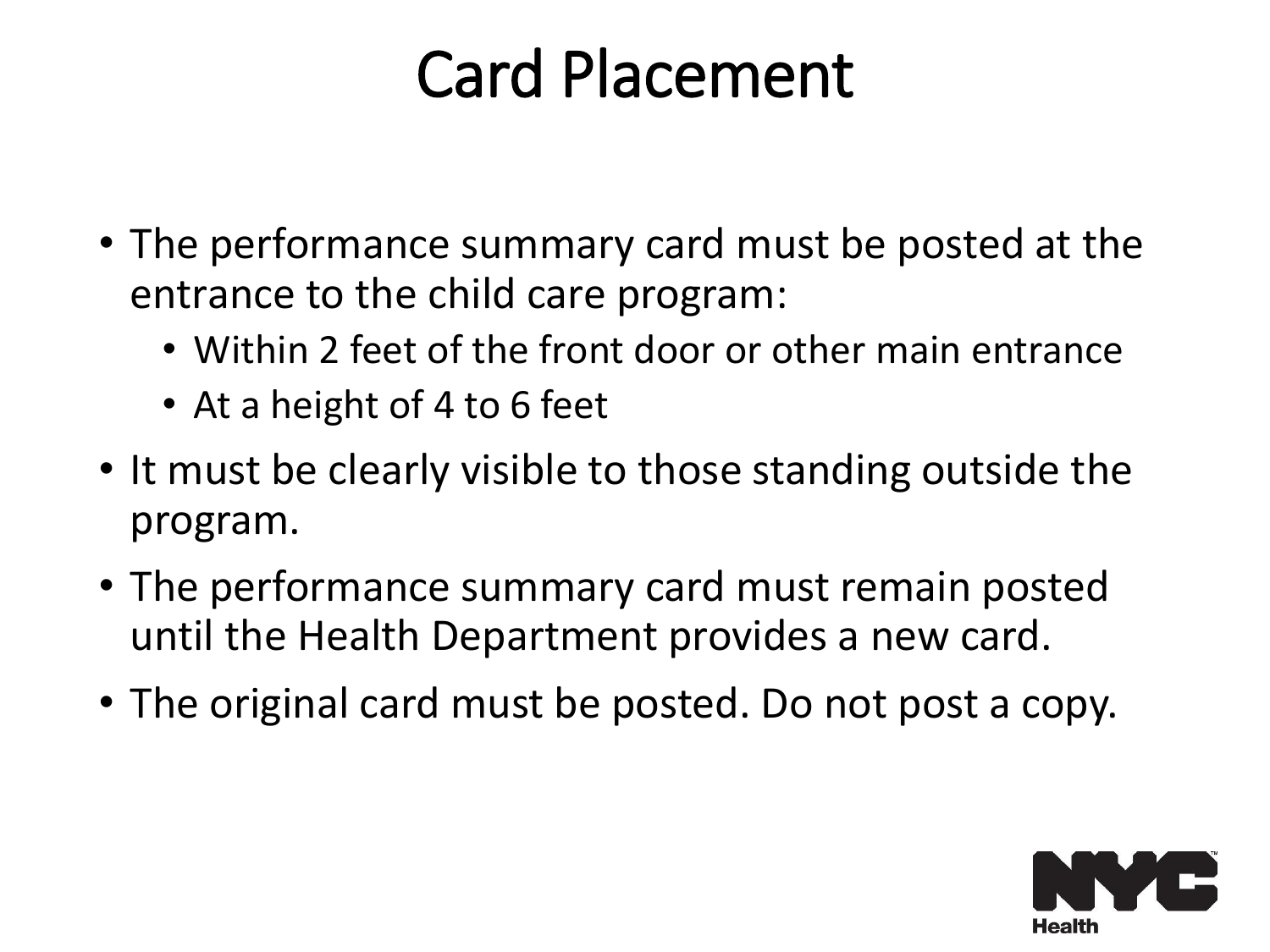#### Replacing the Card

- The Health Department will issue new performance summary cards each January.
- A program can request a new card by calling 311.
- Reasons for requesting a new card include:
	- Program wants to update its inspection results on the card following an initial inspection
	- Card becomes damaged, defaced or lost
	- Suspension listed on the card occurred more than three years ago

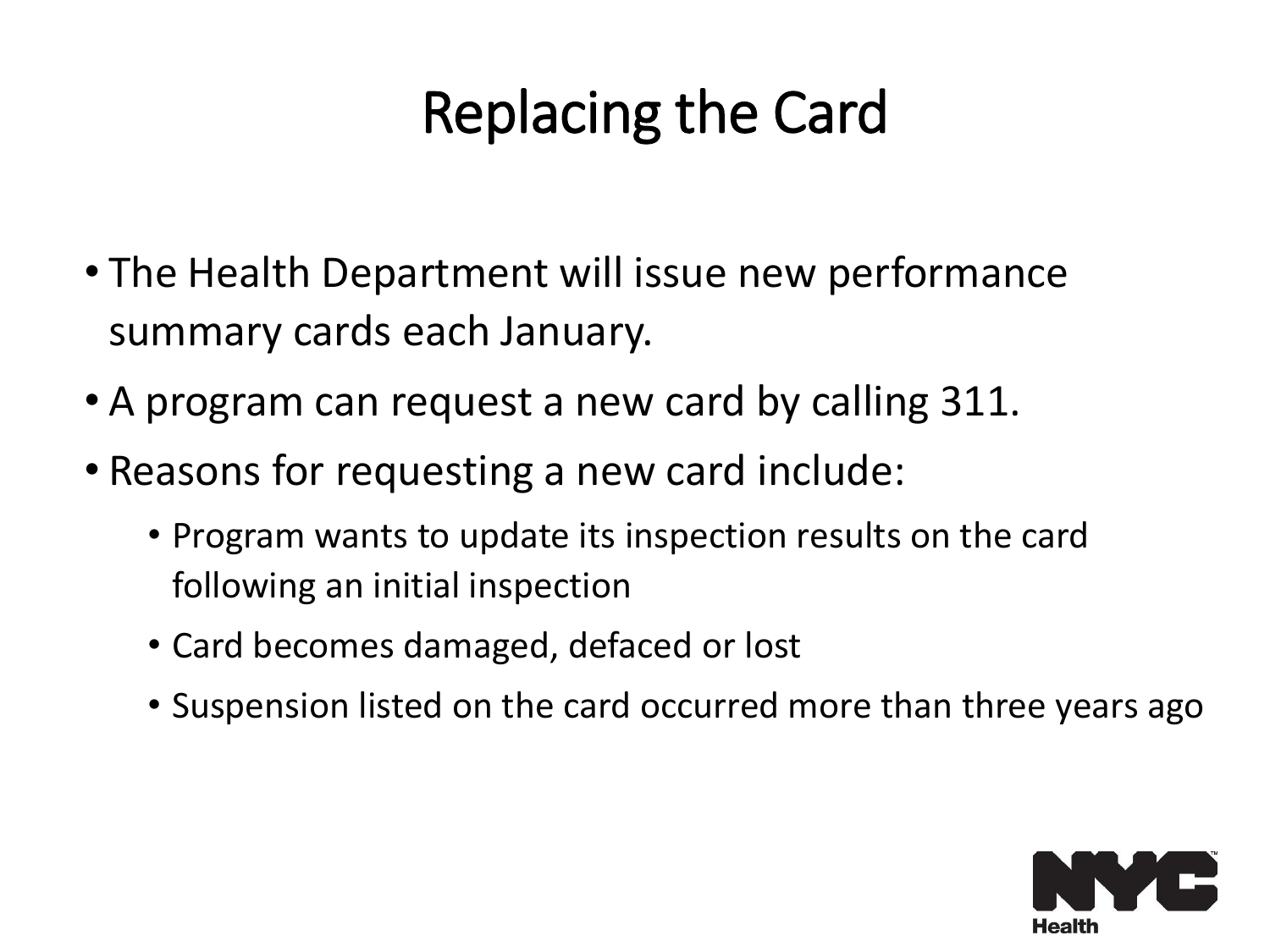# Suspension Summary

- Programs that have been closed by the Health Department during the last three years must also post a suspension summary provided by the Health Department.
- The suspension summary includes:
	- Date of suspension
	- Reason for closure
	- Program reopening date
- The suspension summary must be posted next to the performance summary card.



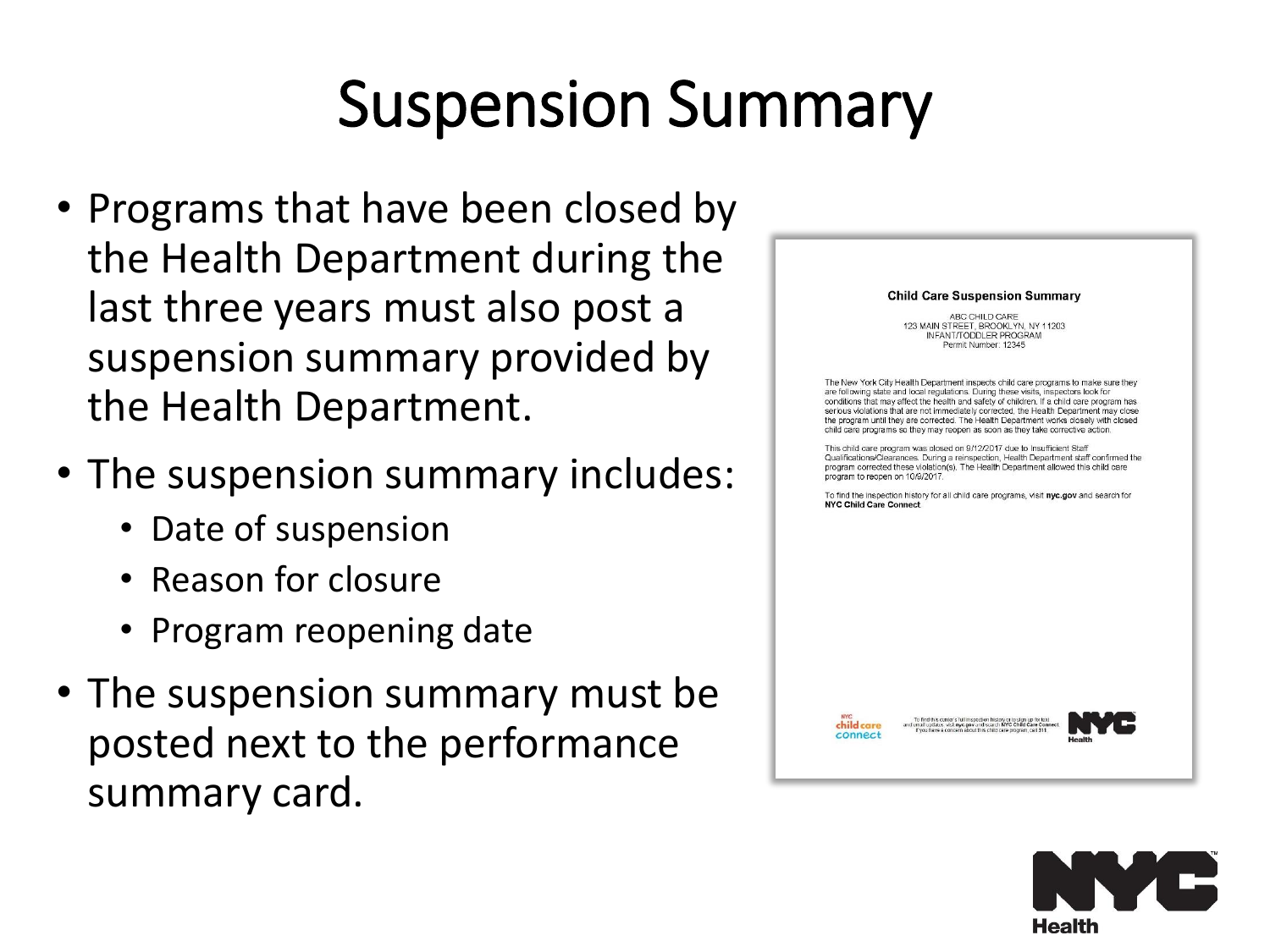## Enforcement

- Programs were required to post the performance summary card by February 1, 2018.
- The Health Department will issue summonses for failing to post the card beginning on April 1, 2018.
- Failure to post the card is subject to a \$1,000 fine.
- Failure to post the card correctly is subject to a \$500 fine.